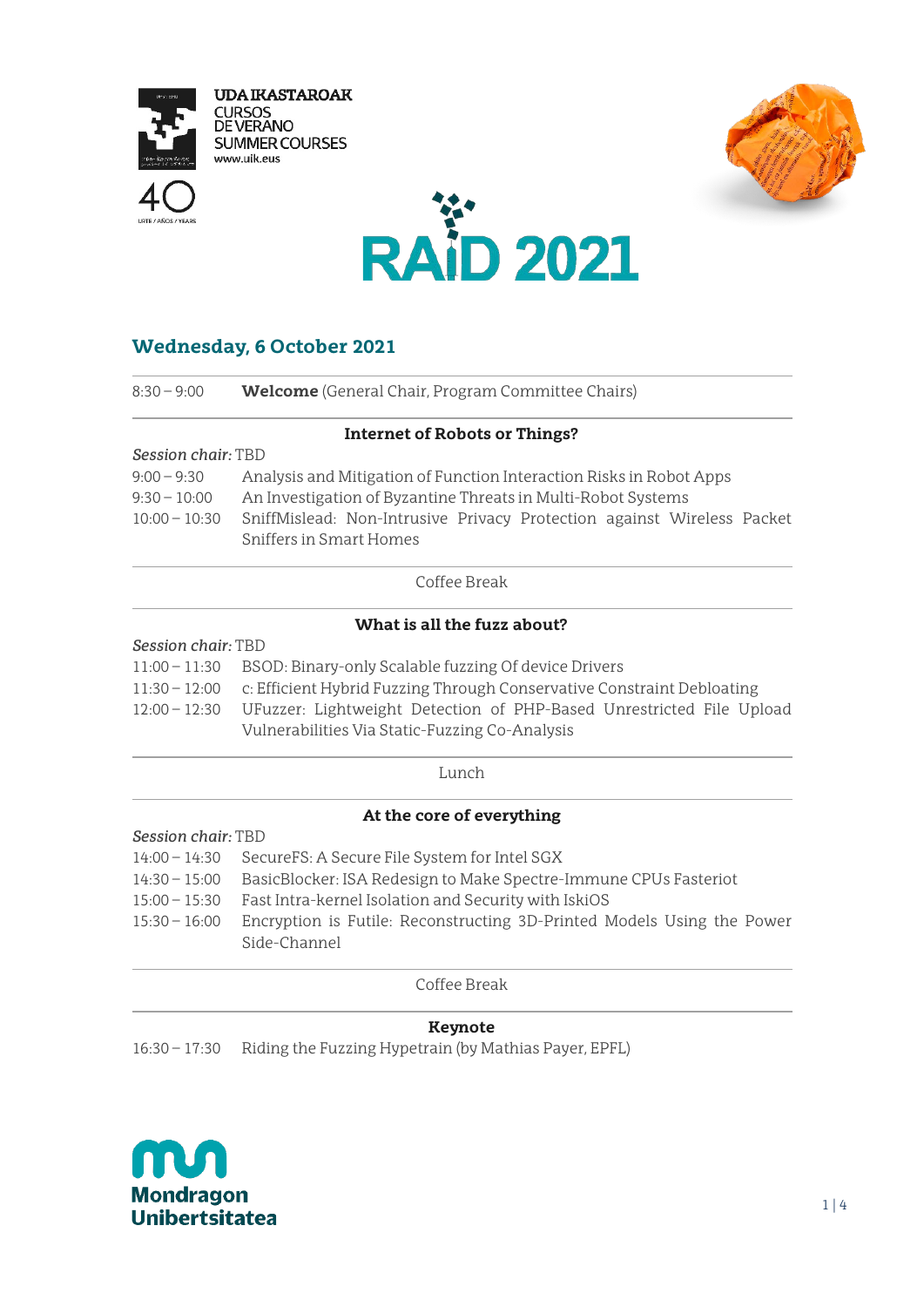

**UDA IKASTAROAK URSOS** DE VERANO **SUMMER COURSES** www.uik.eus





# **Thursday, 7 October 2021**

## **Reverse like you mean it!**

*Session chair:* TBD 9:00 – 9:30 DisCo: Combining Disassemblers for Improved Performance 9:30 – 10:00 iTOP: Automating Counterfeit Object-Oriented Programming Attacks 10:00 – 10:30 Lost in the Loader: The Many Faces of the Windows PE File Format

### Coffee Break

#### **Detect it already!**

*Session chair:* TBD

- 11:00 11:30 Crafting Adversarial Example to Bypass Flow-&ML- based Botnet Detector via RL
- 11:30 12:00 CADUE: Content-Agnostic Detection of Unwanted Emails for Enterprise **Security**
- 12:00 12:30 GrandDetAuto: Detecting Malicious Nodes in Large-Scale Autonomous **Networks**

#### Lunch

#### **IoT everywhere anywhere**

*Session chair:* TBD

- 14:00 14:30 AttkFinder: Discovering Attack Vectors in PLC Programs using Information Flow Analysis 14:30 – 15:00 HandLock: Enabling 2-FA for Smart Home Voice Assistants using Inaudible Acoustic Signal
- 15:00 15:30 What Did You Add to My Additive Manufacturing Data?: Steganographic Attacks on 3D Printing Files
- 15:30 16:00 Practical Speech Re-use Prevention in Voice-driven Services

Coffee Break

## **Doesn't exist if I don't see it (!)**

*Session chair:* TBD

- 16:30 17:00 Automated Least-Privilege Analysis
- 17:00 17:30 The Service Worker Hiding in Your Browser: The Next Web Attack Target?
- 17:30 18:00 Designing Media Provenance Indicators to Combat Fake Media

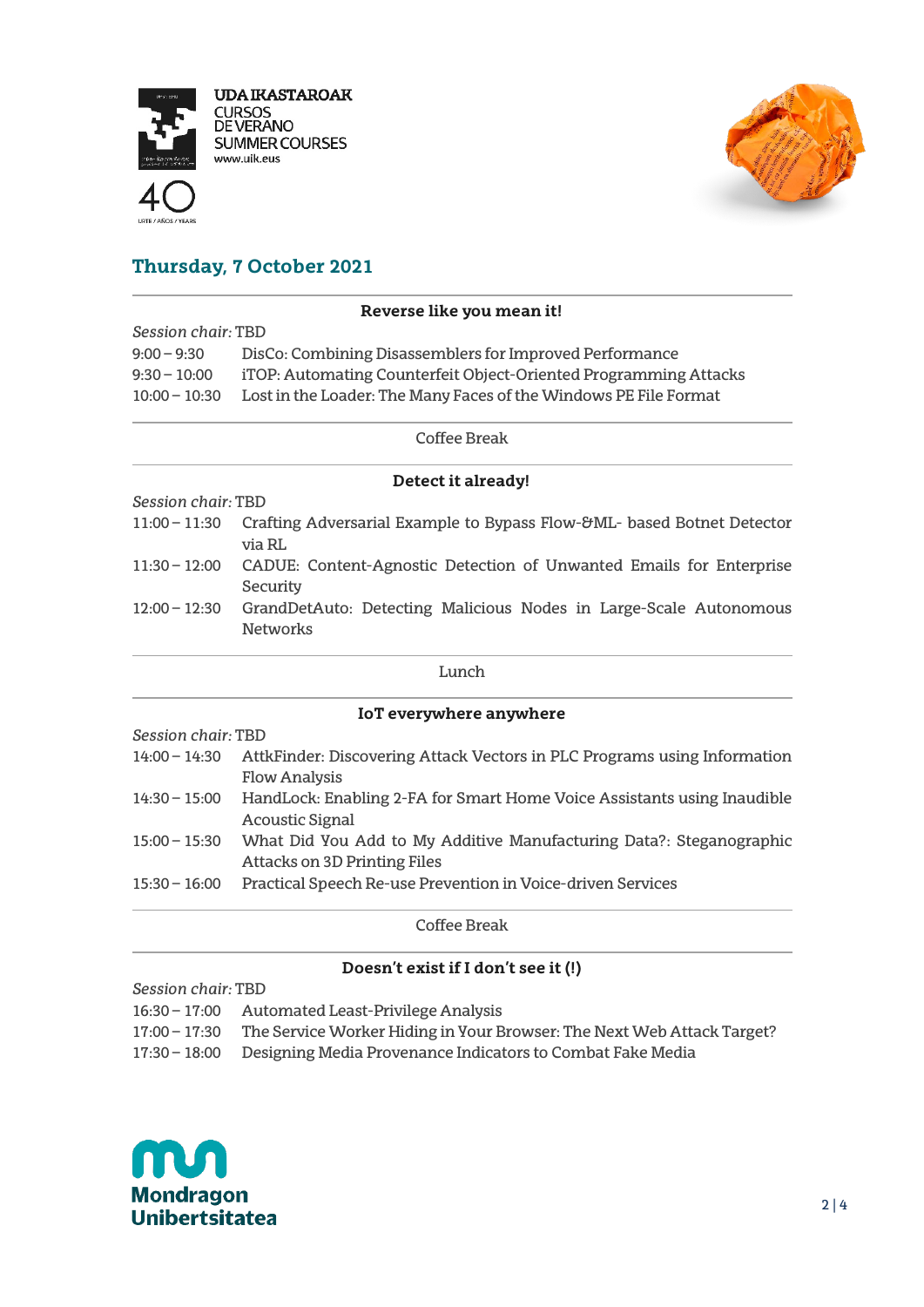

**UDA IKASTAROAK CURSOS<br>DE VERANO SUMMER COURSES** www.uik.eus





# **Friday, 8 October 2021**

| Let's measure a little! |                                                                                                 |  |  |  |
|-------------------------|-------------------------------------------------------------------------------------------------|--|--|--|
| Session chair: TBD      |                                                                                                 |  |  |  |
| $9:30 - 10:00$          | Marked for Disruption: Tracing the Evolution of Malware Delivery Operations                     |  |  |  |
|                         | Targeted for Takedown                                                                           |  |  |  |
| $10:00 - 10:30$         | The Evolution of DNS-based Email Authentication: Measuring Adoption and<br><b>Finding Flaws</b> |  |  |  |
| $10:30 - 11:00$         | Where We Stand (or Fall): An Analysis of CSRF Defenses in Web Frameworks                        |  |  |  |

Coffee Break

### **Minestrone**

*Session chair:* TBD

| 11:30 - 12:00 On the Usability (In)Security of In-App Browsing Interfaces in Mobile Apps |  |
|------------------------------------------------------------------------------------------|--|
|                                                                                          |  |

- 12:00 12:30 Stratosphere: Finding Vulnerable Cloud Storage Buckets
- 12:30 13:00 The Curse of Correlations for Robust Fingerprinting of Relational Databases

#### Lunch

# **Artificial or Organic Intelligence?** *Session chair:* TBD 14:30 – 15:00 Mini-Me, You Complete Me! Data-Driven Drone Security via DNN-based Approximate Computing 15:00 – 16:30 Living-Off -The-Land Command Detection Using Active Learning 16:30 – 17:00 SyML: Guiding Symbolic Execution Toward Vulnerable States Through Pattern Learning

17:00 – 17:30 **Closing remarks**